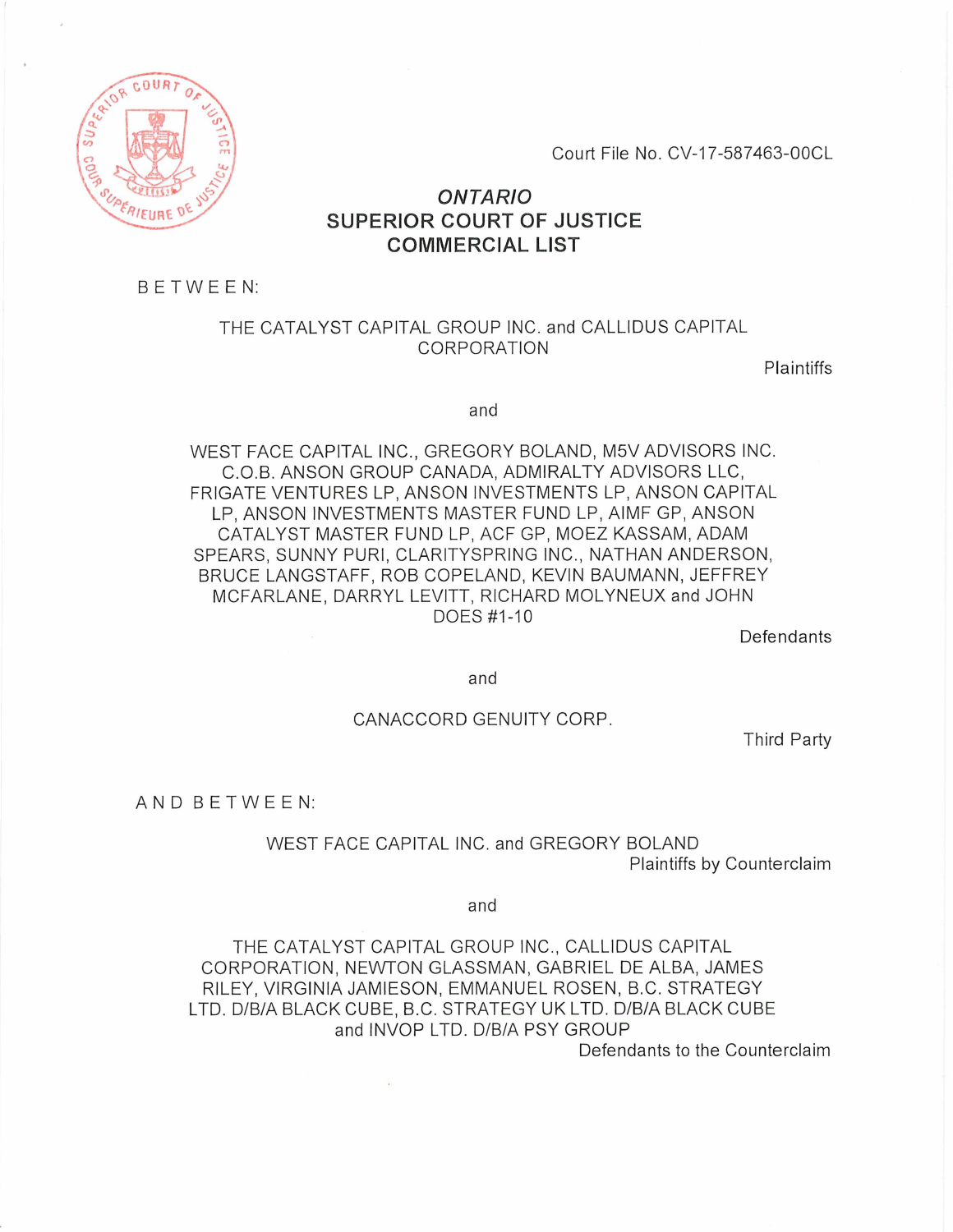#### BRUCE LANGSTAFF

Plaintiff by Counterclaim

and

THE CATALYST CAPITAL GROUP INC. and CALLIDUS CAPITAL CORPORATION Defendants to the Counterclaim

#### **LETTER OF REQUEST**

TO THE APPROPRIATE JUDICIAL AUTHORITY OF:

- **1. ISRAELI CENTRAL DISTRICT COURT, 3 Hazionut St. Lod 7127749, Israel AND**
- 2. **THE INTERNATIONAL LAW UNIT IN THE ISRAELI ADMINISTRATION OF COURTS, 22 Kanfey Nesharim St, Jersusalem 9546434, Israel**

The Ontario Superior Court of Justice (Commercial List) presents its compliments to the Israeli Central District Court and the International Law Unit in the Israeli Administration of Courts and **respectfully requests international judicial assistance.** 

A PROCEEDING IS PENDING IN THIS COURT at the City of Toronto, in the Province of Ontario, Canada, between, among other parties, West Face Capital Inc. and Gregory Boland as Defendants and Plaintiffs by Counterclaim, and Invop Ltd. d/b/a Psy Group **("Invop")** as Defendant to the Counterclaim.

IT HAS BEEN SHOWN TO THIS COURT that it appears necessary for the purpose of justice that all evidence potentially relevant to the proceeding that is in the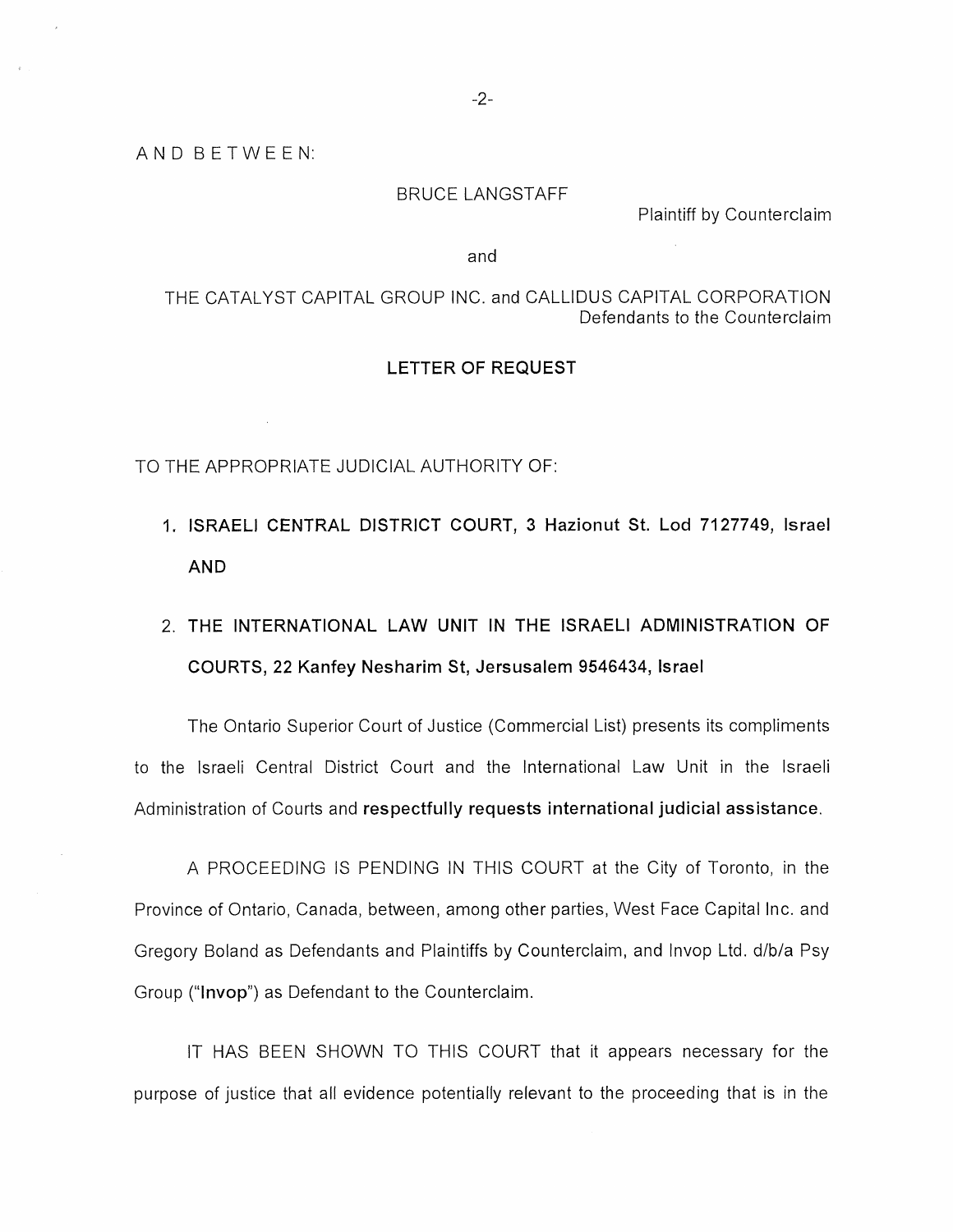possession, control or power of Invop, its Court-appointed Special Administrator and/or the Israeli Official Receiver be immediately preserved.

YOU ARE REQUESTED, in furtherance of justice, to cause Invop, its Court-appointed Special Administrator and/or the Israeli Official Receiver, by the means ordinarily used in your jurisdiction, to immediately take steps to preserve all evidence potentially relevant to the proceeding, including all of the data on Invop's computers and other electronic devices (the **"Devices"),** that is in the possession, control or power of Invop, its Court-appointed Special Administrator and/or the Israeli Official Receiver.

IN PARTICULAR, YOU ARE REQUESTED, in furtherance of justice, to cause Invop, the Court-appointed Special Administrator and/or the Israeli Official Receiver, by the means ordinarily used in your jurisdiction, to:

- I. preserve all of the data on all of the Devices until the Ontario Superior Court of Justice orders otherwise;
- II. create forensic images of all of the data on all of the Devices in their possession, control and/or power, and to use a "write blocker" device in the imaging process ensuring that the imaging process itself does not alter any of the data or contents of the imaged Devices;
- III. certify, under oath, that all of the Devices have been forensically imaged; and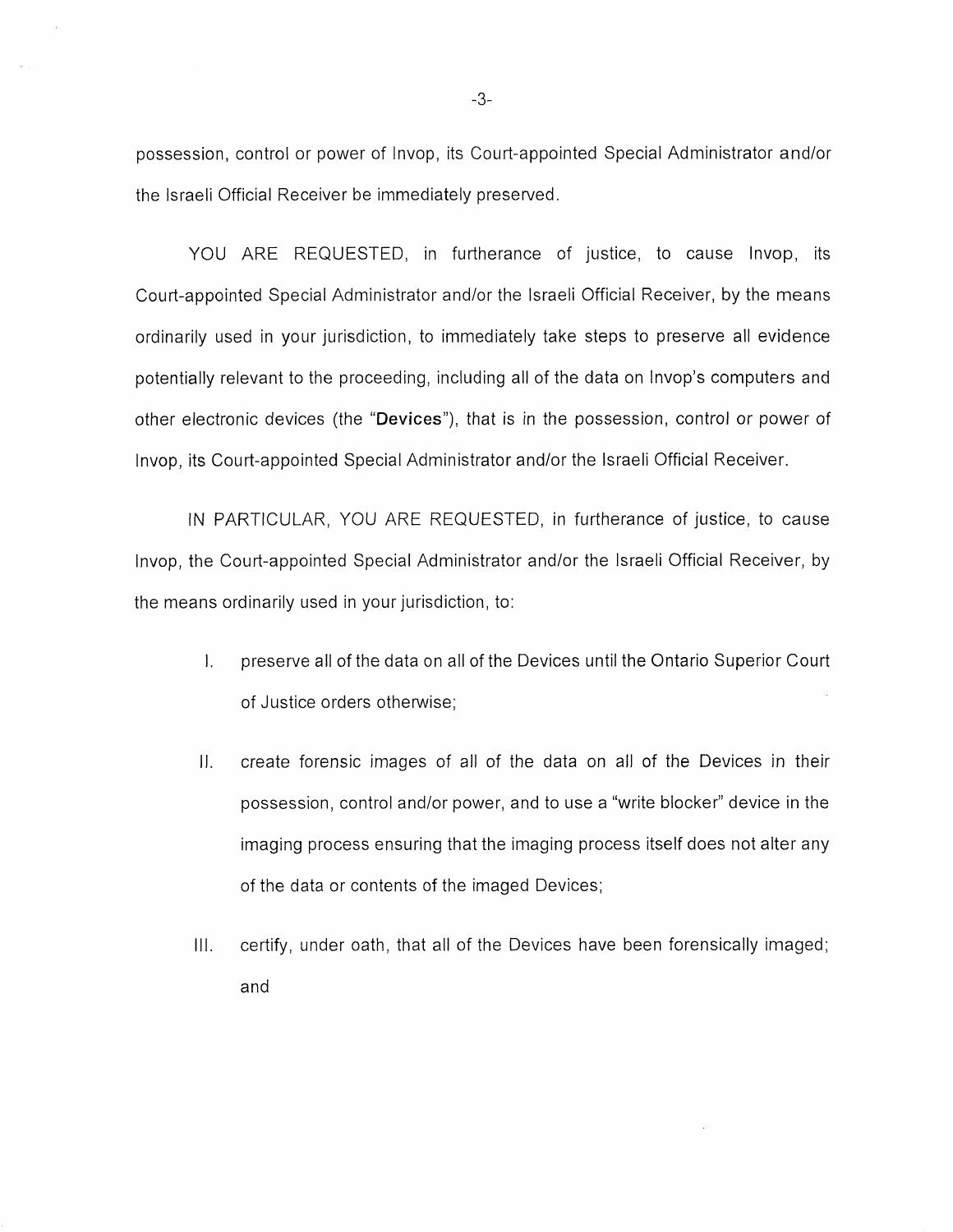- IV. deliver copies of the imaged Devices to an appointed officer of the Israeli Court. These copies should be preserved by the Israeli Court until the Ontario Superior Court of Justice orders otherwise.
- V. appoint a computer specialist, at the expense of West Face Capital Inc., that will create the forensic images as set forth in Section II above, and that will be in charge of the delivery of the copies of the imaged Devices as set forth in Section IV above.

All of the required actions, as set forth above, will be made on the expense of the West Face Capital Inc.

AND WHEN YOU REQUEST IT, the courts of Ontario are ready and willing to do the same for you in a similar case.

THIS LETTER OF REQUEST is signed and sealed by order of the Court made on

| Date | <b>JUN 20 2018</b> | <b>Issued by</b> | <b>Netacha Brown</b><br><b>Registrar</b>                                                                                     |
|------|--------------------|------------------|------------------------------------------------------------------------------------------------------------------------------|
|      |                    | Address of       | <b>Azocal Registrar</b><br>Superjor Court of Justice<br>court office: 330 University Avenue, 7th Floor<br>Toronto ON M5G 1R7 |